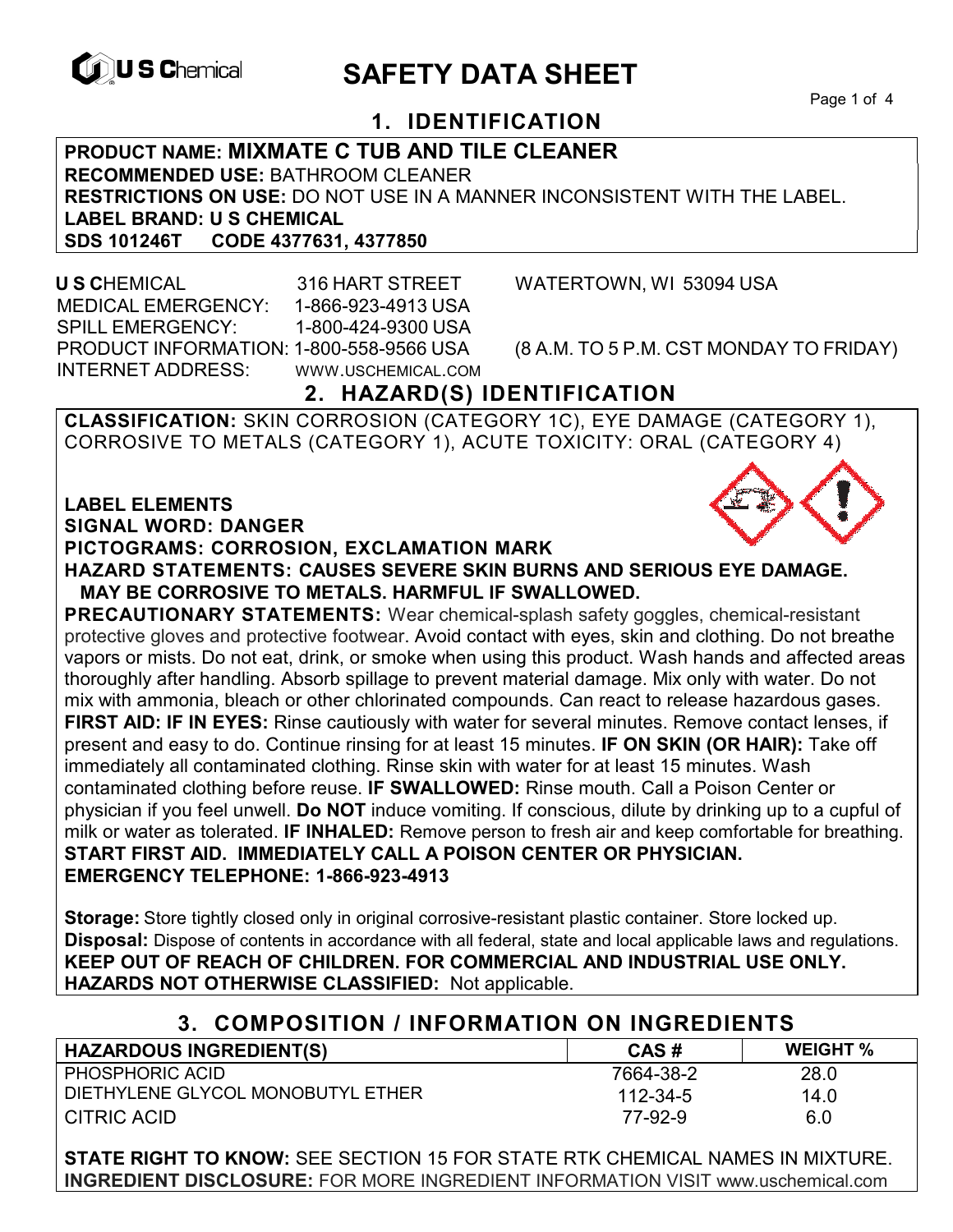## **4. FIRST-AID MEASURES** Page 2 of 4

**IF IN EYES:** RINSE CAUTIOUSLY WITH WATER FOR SEVERAL MINUTES. REMOVE CONTACT LENSES, IF PRESENT AND EASY TO DO. CONTINUE RINSING FOR AT LEAST 15 MINUTES. **IF ON SKIN (OR HAIR):** TAKE OFF IMMEDIATELY ALL CONTAMINATED CLOTHING. RINSE SKIN WITH WATER FOR AT LEAST 15 MINUTES. WASH CONTAMINATED CLOTHING BEFORE REUSE. **IF SWALLOWED:** RINSE MOUTH. CALL A POISON CENTER OR PHYSICIAN IF YOU FEEL UNWELL. **Do NOT** INDUCE VOMITING. IF CONSCIOUS, DILUTE BY DRINKING UP TO A CUPFUL OF MILK OR WATER AS TOLERATED.

**IF INHALED:** REMOVE PERSON TO FRESH AIR AND KEEP COMFORTABLE FOR BREATHING. **START FIRST AID. IMMEDIATELY CALL A POISON CENTER OR PHYSICIAN. EMERGENCY TELEPHONE: 1-866-923-4913**

**MOST IMPORTANT SYMPTOMS / EFFECTS:** CAUSES SEVERE SKIN BURNS AND SERIOUS EYE DAMAGE. MAY CAUSE BLINDNESS WITHOUT IMMEDIATE FIRST AID. HARMFUL IF SWALLOWED. CAUSES BURNS AND SERIOUS DAMAGE TO MOUTH, THROAT AND STOMACH. CORROSIVE TO ALL BODY TISSUES.

**MEDICAL CONDITIONS AGGRAVATED:** NONE KNOWN.

**NOTE TO PHYSICIAN:** CALL 1-866-923-4913 FOR EXPOSURE MANAGEMENT ASSISTANCE.

## **5. FIRE-FIGHTING MEASURES**

**CHEMICAL HAZARDS:** CORROSIVE. NON-FLAMMABLE. **COMBUSTION PRODUCT HAZARDS:** OXIDES OF CARBON AND OTHER FUMES. **METHODS:** SELECT EXTINGUISHER AND METHODS BASED ON FIRE SIZE AND TYPE. **EQUIPMENT:** WEAR SCBA AND FULL PROTECTIVE GEAR AS CONDITIONS WARRANT. **NFPA RATING:** HEALTH-3/FLAMMABILITY-0/ INSTABILITY-0/SPECIAL HAZARD-N.AP. **SUITABLE EXTINGUISHERS:** WATER, DRY CHEMICAL, CO2 OR FOAM SUITABLE FOR FIRE. **UNSUITABLE EXTINGUISHERS:** NO RESTRICTIONS BASED ON CHEMICAL HAZARDS.

## **6. ACCIDENTAL RELEASE MEASURES**

**PERSONAL PRECAUTIONS:** EVACUATE UNPROTECTED PERSONNEL FROM AREA. WEAR PERSONAL PROTECTION INCLUDING RUBBER BOOTS. SEE SECTION 8. VENTILATE AREA IF NEEDED. BE CAREFUL NOT TO SLIP. WASH THOROUGHLY AFTER CLEAN-UP. **ENVIRONMENTAL PRECAUTIONS:** PREVENT SPILL FROM ENTERING DRAIN, STORM SEWER OR SURFACE WATERWAY. PREVENT WATER AND SOIL CONTAMINATION. **CLEAN-UP METHODS:** SMALL SPILLS MAY BE WIPED UP AND RINSED WITH WATER. FOR LARGER SPILLS, DIKE TO CONTAIN. PUMP TO LABELED CONTAINER OR ABSORB SPILLAGE AND SCOOP UP WITH INERT ABSORBENT MATERIAL. AFTER SPILL COLLECTION, RINSE AREA WITH WATER AND FOLLOW WITH NORMAL CLEAN-UP PROCEDURES.

## **7. HANDLING AND STORAGE**

**HANDLING:** FOLLOW ALL LABEL DIRECTIONS. INSTRUCT PERSONNEL ABOUT PROPER USE, HAZARDS, PRECAUTIONS, AND FIRST AID MEASURES. AVOID INHALATION, INGESTION, AND CONTACT WITH SKIN, EYES AND CLOTHING. DO NOT TASTE OR SWALLOW. REMOVE AND WASH CONTAMINATED CLOTHING AND FOOTWEAR BEFORE REUSE. PRODUCT RESIDUE MAY REMAIN IN EMPTY CONTAINERS. HANDLE CAREFULLY TO AVOID DAMAGING CONTAINER.

**STORAGE:** STORE TIGHTLY CLOSED ONLY IN ORIGINAL CORROSIVE-RESISTANT PLASTIC CONTAINER. STORE LOCKED UP. STORE AT AMBIENT TEMPERATURES IN A DRY AREA OUT OF DIRECT SUNLIGHT. PROTECT FROM FREEZING. ROTATE STOCK REGULARLY. KEEP AWAY FROM FOOD AND DRINK. KEEP OUT OF REACH OF CHILDREN.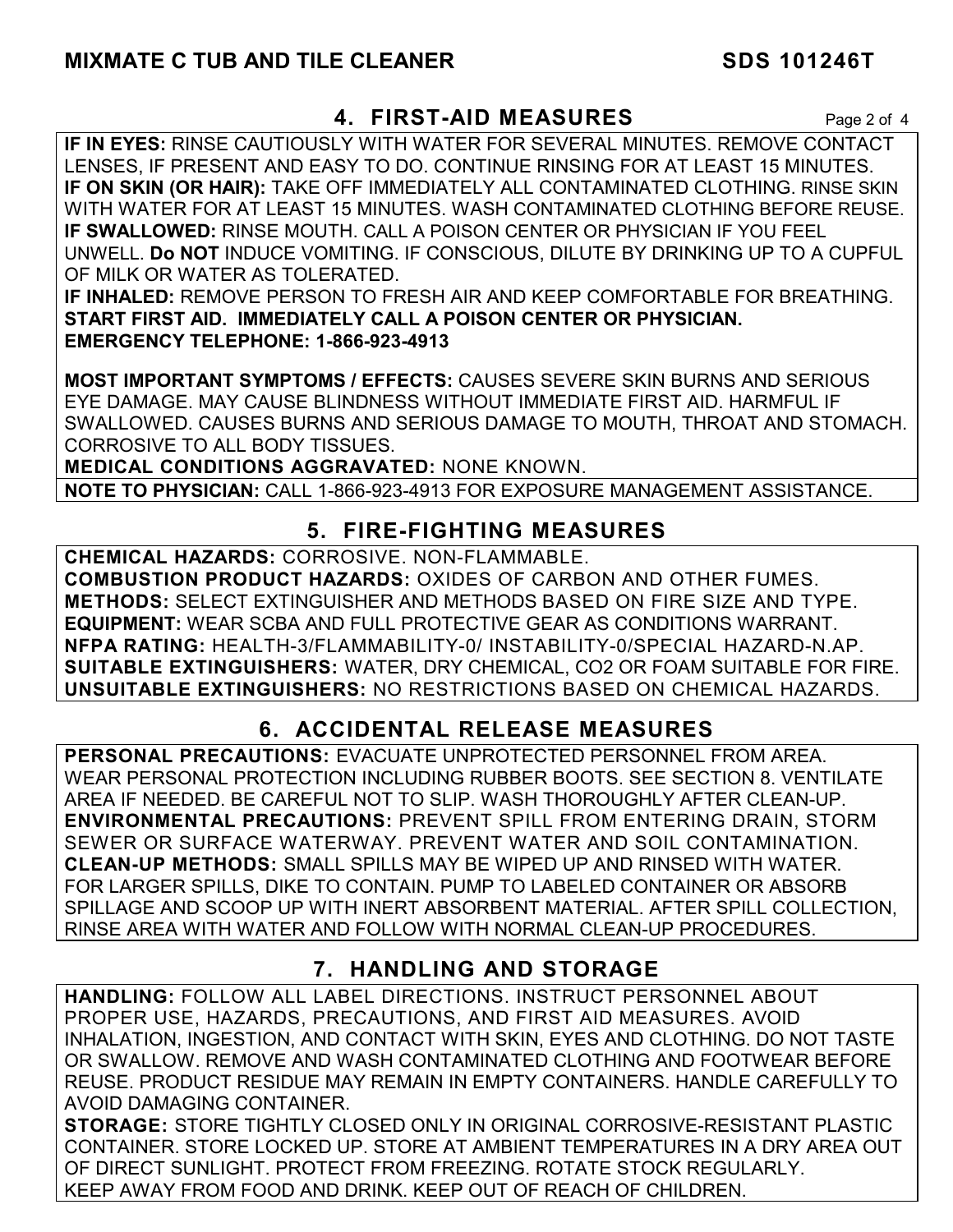## **MIXMATE C TUB AND TILE CLEANER SDS 101246T 8. EXPOSURE CONTROLS / PERSONAL PROTECTION** Page 3 of 4

**EXPOSURE LIMITS:** PHOSPHORIC ACID = 1 MG/M3 TWA, 3 MG/M3 STEL (OSHA PEL / ACGIH TLV) DIETHYLENE GLYCOL MONOBUTYL ETHER = NONE, CITRIC ACID = NONE **ENGINEERING CONTROLS:** GENERAL ROOM VENTILATION IS TYPICALLY ADEQUATE.

#### **PERSONAL PROTECTION**

**EYES:** CHEMICAL-SPLASH SAFETY GOGGLES.

**HANDS:** CHEMICAL-RESISTANT PROTECTIVE GLOVES (NITRILE, NEOPRENE OR RUBBER). **RESPIRATORY:** NIOSH/MSHA CERTIFIED RESPIRATOR IF EXPOSURE LIMITS ARE EXCEEDED. **FEET:** PROTECTIVE FOOTWEAR.

**BODY:** SUITABLE PROTECTIVE CLOTHING.

**HYGIENE MEASURES:** HANDLE IN ACCORDANCE WITH GOOD INDUSTRIAL HYGIENE AND SAFETY PRACTICE. TAKE OFF IMMEDIATELY ALL CONTAMINATED CLOTHING AND WASH IT BEFORE REUSE. WASH HANDS AND AFFECTED AREAS THOROUGHLY AFTER HANDLING. PROVIDE SUITABLE FACILITIES FOR QUICK DRENCHING OR FLUSHING OF THE EYES AND BODY IN CASE OF CONTACT OR SPLASH HAZARD.

## **9. PHYSICAL AND CHEMICAL PROPERTIES**

| <b>APPEARANCE: PURPLE LIQUID</b>       |
|----------------------------------------|
| <b>ODOR: MINTY SASSAFRAS</b>           |
| pH CONCENTRATE: BELOW 2.0 (ACIDIC)     |
| pH READY-TO-USE: N.AP.                 |
| pH @ USE DILUTION: N.AV.               |
| <b>PHYSICAL STATE: LIQUID</b>          |
| <b>RELATIVE DENSITY (WATER): 1.196</b> |
| <b>SOLUBILITY (WATER): COMPLETE</b>    |
| <b>VAPOR PRESSURE: N.AV.</b>           |
| <b>VAPOR DENSITY: N. AV.</b>           |
| <b>VISCOSITY: SLIGHTLY VISCOUS</b>     |

**AUTO-IGNITION TEMPERATURE:** N.AV. **DECOMPOSITION TEMPERATURE:** N.AV. **EXPLOSIVE LIMITS (LEL/UEL):** NONE **EVAPORATION RATE:** N.AV. **FLAMMABILITY (SOLID, GAS):** N.AP. **FLASH POINT:** NONE **INITIAL BOILING POINT/RANGE:** N.AV. **MELTING POINT/FREEZING POINT:** N.AV. **ODOR THRESHOLD:** N.AV. **PARTITION COEFF. (N-OCTANOL/WATER):** N.AV **OTHER:** N.AV.

## **10. STABILITY AND REACTIVITY**

**REACTIVITY:** MIXING WITH INCOMPATIBLES CAN RELEASE HEAT + HAZARDOUS GASES. **CHEMICAL STABILITY:** STABLE.

**POSSIBILITY OF HAZARDOUS REACTIONS:** SEE REACTIVITY. WILL NOT POLYMERIZE. **CONDITIONS TO AVOID:** TEMPERATURES BELOW 35°F (1.6°C) OR ABOVE 120°F (49°C). **MATERIALS TO AVOID:** BLEACH, METAL AND OTHER CLEANERS. MIX ONLY WITH WATER. **HAZARDOUS DECOMPOSITION PRODUCTS:** NONE UNDER NORMAL CONDITIONS.

## **11. TOXICOLOGICAL INFORMATION**

**ROUTES OF EXPOSURE:** EYES, SKIN, INGESTION, INHALATION. **INFORMATION ON ROUTES OF EXPOSURE:** NO LC50/LD50 TEST DATA ON MIXTURE. **ACUTE EFFECTS /SYMPTOMS**: CORROSIVE TO ALL BODY TISSUES.  **EYES:** CAUSES SERIOUS EYE DAMAGE. MAY CAUSE PAIN, REDNESS AND WATERING.  **SKIN:** CAUSES SEVERE SKIN BURNS. MAY CAUSE DELAYED PAIN, REDNESS AND BLISTERING. **INGESTION:** CAUSES BURNS AND SERIOUS DAMAGE TO MOUTH, THROAT AND STOMACH. **INHALATION:** MAY CAUSE CORROSIVE EFFECTS TO NOSE, THROAT, AND RESPIRATORY SYSTEM. **CHRONIC / OTHER EFFECTS:** NO REPORTABLE GERM CELL MUTAGENS, SKIN SENSITIZERS, RESPIRATORY SENSITIZERS, REPRODUCTIVE TOXINS OR ASPIRATION HAZARDS.

**SPECIFIC TARGET ORGANS (SINGLE/REPEATED):** NONE KNOWN.

**NUMERICAL MEASURES OF TOXICITY:** ATEmix (ORAL-RAT) = 1980 MG / KG **CARCINOGENS:** NO REPORTABLE ACGIH, IARC, NTP, OR OSHA CARCINOGENS.